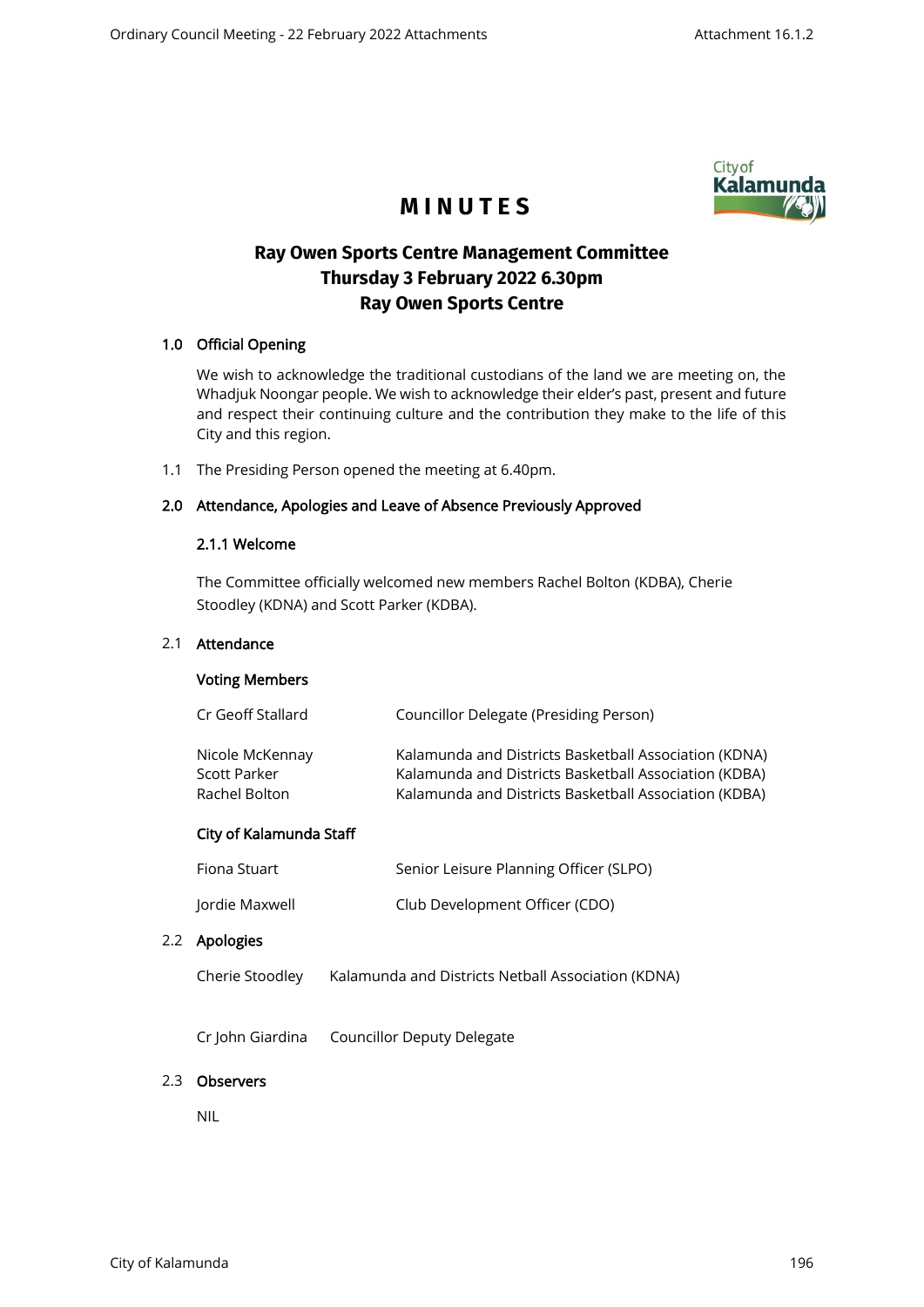#### 2.4 Leave of Absence Previously Approved

Nil.

## 3.0 Confirmation of Minutes from Previous Meeting

3.1 That the minutes of the Ray Owen Management Committee (ROMC) held on 19 August 2021, as published and circulated, are confirmed as a true and accurate record of the proceedings.

Moved: Nicole McKennay

Seconded: Geoff Stallard

Vote: Carried (2/2)

## Statement by Presiding Member

"On the basis of the above Motion, I now sign the Minutes as a true and accurate record of the meeting of 19 August 2021."

## 4.0 Disclosure of Interest

#### 4.1 Disclosure of Financial and Proximity Interests

- a) Members must disclose the nature of their interest in matters to be discussed at the meeting. (Section 5.65 of the Local Government Act 1995)
- b) Employees must disclose the nature of their interest in reports or advice when giving the report or advice to the meeting. (Section 5.70 of the Local Government Act 1995)

Nil.

## 4.2 Disclosure of Interest Affecting Impartiality

a) Members and employees must disclose their interests in matters to be discussed at the meeting in respect of which the member or employee has given or will give advice.

Nil.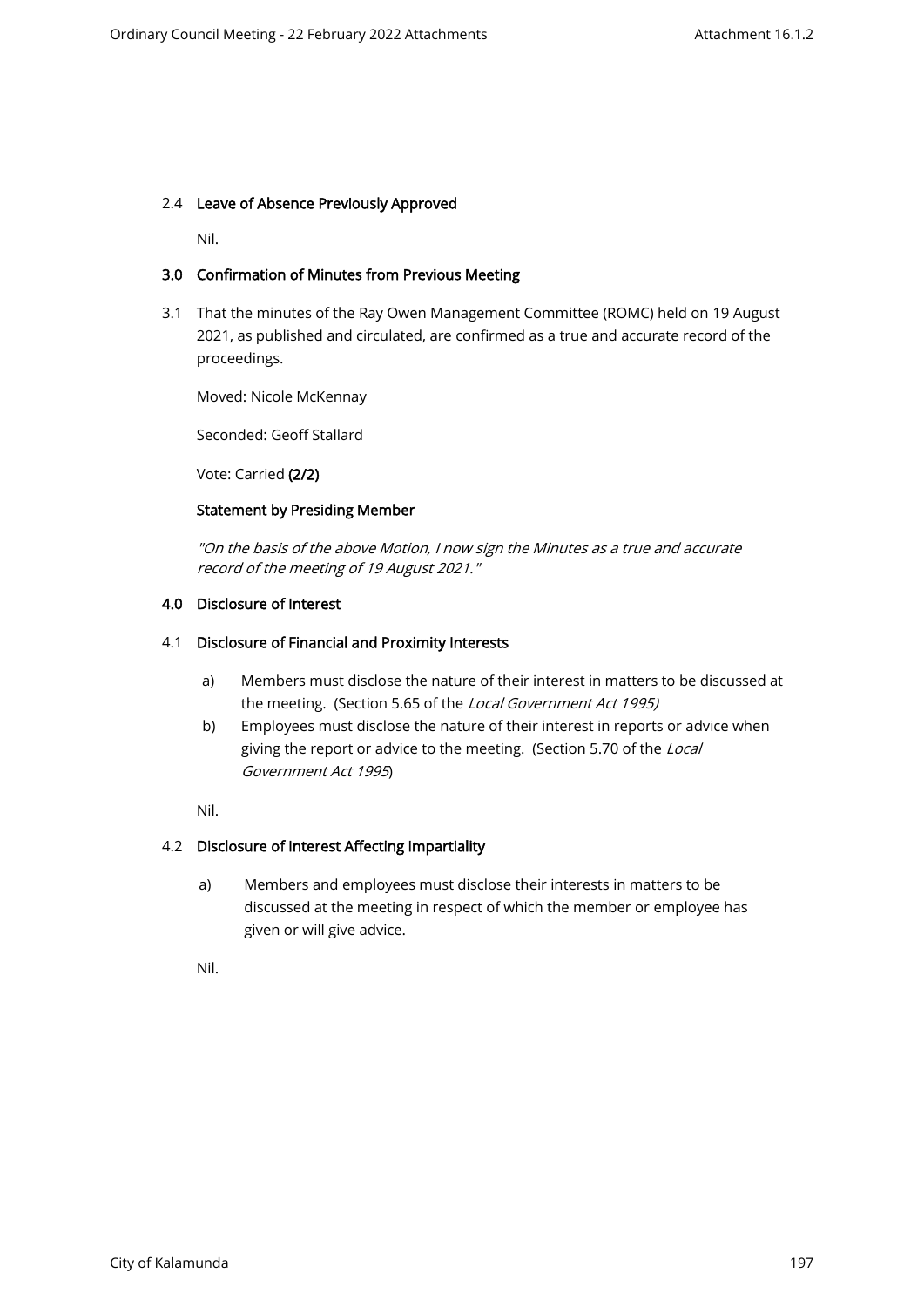### 5.0 Items for Committee Consideration

#### 5.1 Ray Owen Master Plan Update

### 5.1.1 Car Park Project

#### Works update

SLPO advised the Committee of the current works being undertaken as part of the carpark project which includes the following:

- ➢ Rock removal
- ➢ Earthworks and subgrade preparation
- $\triangleright$  Road base preparation
- ➢ Drainage works this has been delayed by rock removal when excavating.
- The Committee was advised that the Grove Road entrance would be closed from Monday 7 February 2022 to Friday 11 February 2022 inclusive and access via Sanderson Road would be provided temporarily.
- KDNA noted that the Project Manager had confirmed that timeframes have been pushed back due to rock breaking delays, which means the completion date is now likely to be mid-late March. SLPO confirmed this and that the City will continue to work with stakeholders to assist with any parking concerns raised due to the delays.
- Committee discussed the upcoming Basketball carnival scheduled for the 5 March and how the parking would to be managed.
- City noted that further updates would be provided in a fortnights time after liaison with the Project Manager. City will also work with other internal officers to consider contingency measures for parking should the project not be completed by 05 March.
- KDBA to provide numbers of patrons expected for the carnival and provide through to the City to assist with contingency plans.
- It is noted that Lesmurdie Mazenod Cricket Club will most likely host a grand final on 5 March.

## Dust Issues

- The Committee advised that dust inside the centre is still an on-going issue and has not been addressed. Whilst the contractor has been spoken to and increased watering is occurring, dust suppression is still a constant problem.
- KDNA advised that hours of cleaning by the volunteers are being undertaken. Photos were also provided to the Committee of the dust before cleaning and after cleaning.
- SLPO confirmed that the Project Manager will be notified as well as the City's Building Maintenance Team.
- Cr Stallard advised that he has been approached by several local residents regarding the tree removal. Six to seven mature trees have recently been removed – could advice please be provided as to why these were removed?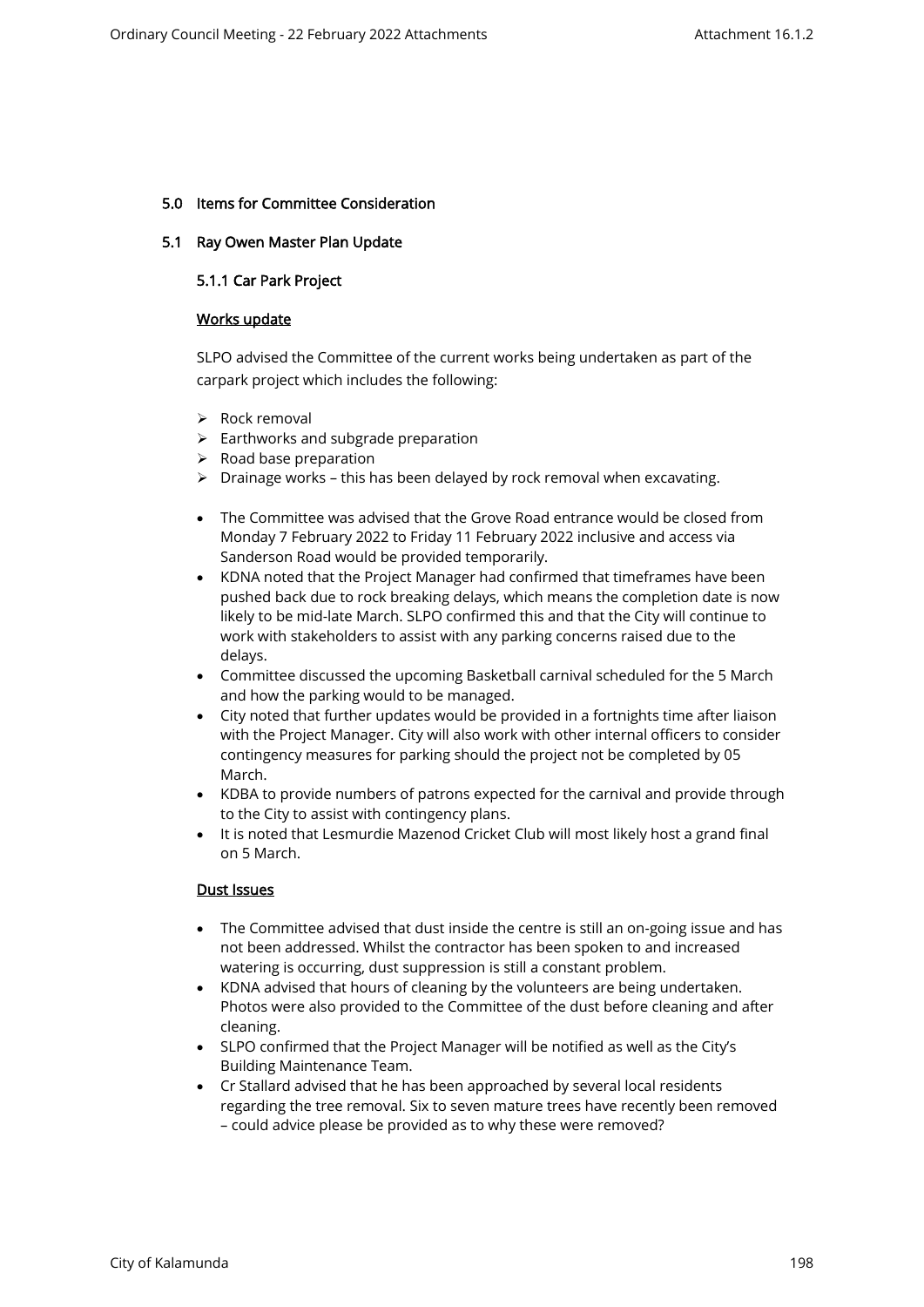• City Officers will further investigate and provide response.

## ACTION:

- KDBA to review numbers anticipated at the Grading carnival on 05 March and provide City with update - Complete
- City to meet internally to discuss contingency measures to assist with parking for carnival and advise KDBA. Meeting to be held 10/02/2022 - Complete
- City to advise Project Manager and Building Maintenance of ongoing dust concerns and seek further assistance. Complete – extra cleans being organised.
- City Officers to seek response for Cr Stallard regarding the recent removal of additional mature trees as part of the car park project. Email sent to Project Manager 04/02/2022 – Response provided to Cr Stallard – Complete
- City to confirm whether new cleaning contract has been appointed Successful tenderer will be advised in the upcoming OCM at the end of February.

#### 5.1.2 Court Extension

#### See item 5.1.3

•

#### 5.1.3 Advocacy Strategy

- SPLO advised that advocacy is still occurring and thanked both Associations for continuing to support the process. It is important for Candidates to be contacted and hear directly from the groups.
- SPLO also confirmed that the Manager of Community Development will contact the Associations and arrange a meeting next week to further discuss the Advocacy strategy going forward.
- The City will continue to meet regularly with local MP's.
- The Committee discussed the GAPP funding group and that this continues to be a strong advocate for the Ray Owen project. Updated costings have recently been provided to the group.

## ACTION:

• Meeting with Manager Community Development to be arranged – Meeting confirmed for 09/02/2022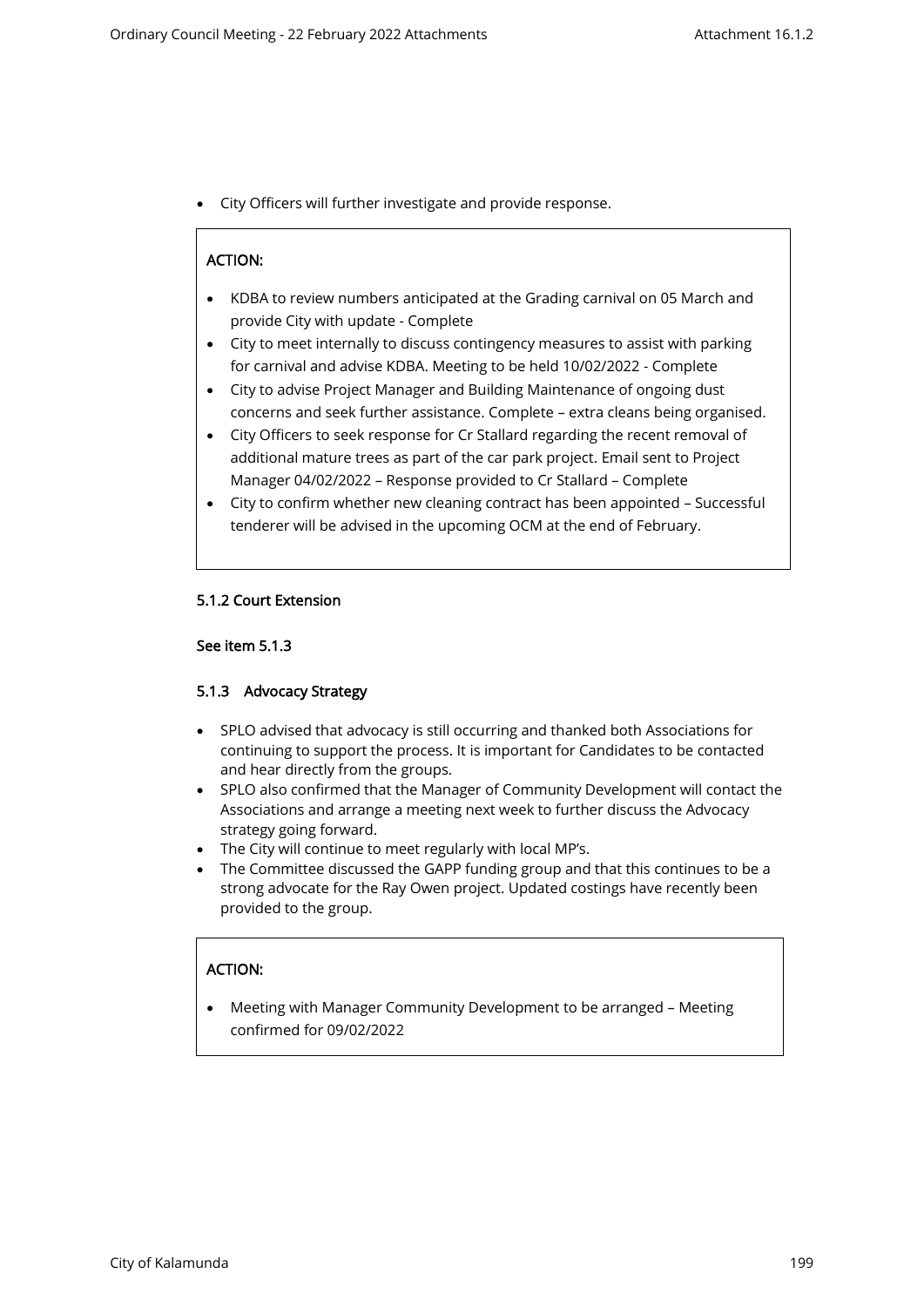## 5.2 Budget items – 2021/22

Design for Grandstand Seating – Court 4

CDO advised the following update from Asset Management regarding the Design for Grandstand Seating – Courts 1 & 4:

- Meeting has been held on-site with Associations on 26/8/21
- Three different options have been put forward by Associations Fixed, retractable and mobile.
- Site visit to various centres to be held in February 2022.
- Request for quotations are currently being prepared by the City to engage a consultant to consider options, including cost estimates. Estimated timeframe - late February / early March 2022.
- Once options have been prepared by appointed Consultant, further discussion with Associations will be undertaken in approximately April 2022.
- The Consultant will then prepare the final design and technical specifications of preferred option (May 2022) for proposed delivery of Court 4 in 22/23 subject to Council approval of funding.
- The upgrade of Court 1 will be considered in subsequent Capital Works programs and subject to Council approval of funding.

Committee discussed and confirmed that the design only costs were included within this current financial year's budget and implementation of the project would be subject to budget deliberation and Council approval for inclusion within the 2022/23 budget.

Associations raised concerns that the grandstand on court 1 was still subject to maintenance works and that there was an urgent safety concern for patrons. Some of the boards on the grandstand were warped and need to be replaced.

## ACTION:

• CDO to raise an ICS request for the Court 1 Grandstand to be inspected and repaired where possible due to safety concerns – ICS raised - ICS-233837

## 5.3 Running Action Register

The Committee discussed the Running Action Register and new items that have been included as per the previous minutes.

Floor seal

• Associations confirmed they were very happy with the works undertaken, the timeframe and the outcome.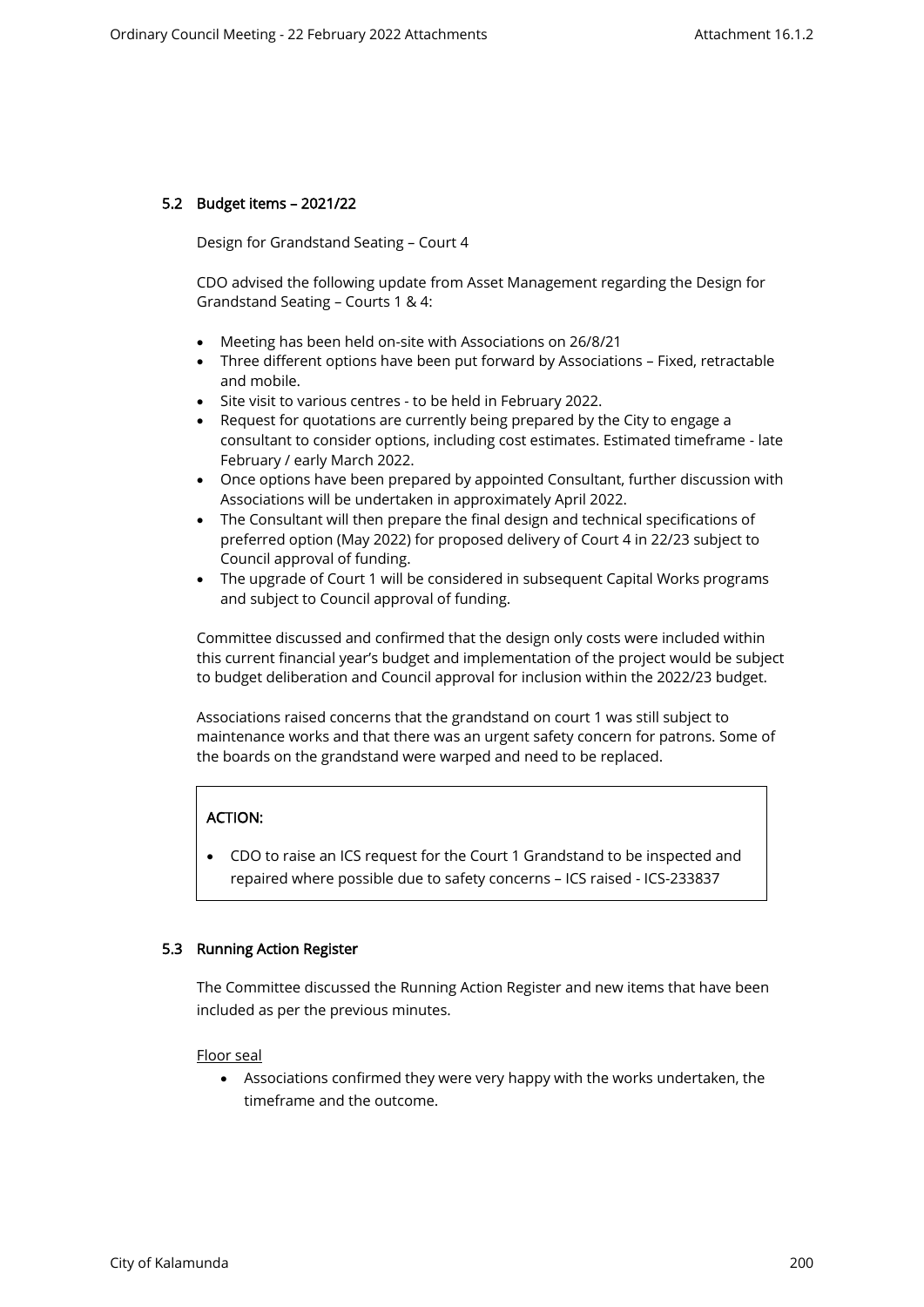- Currently, the Court re-seal program is undertaken on a rotational basis with Court 1 -4 one year, then Court 5-6 the following year.
- The Committee has requested that this be reviewed by the City due to the heavy wear and tear throughout the year and constant usage, warranting a reseals of all 6 courts every year.
- Officers advised that the request would have to be raised by Building Maintenance and would be subject to budget and Council consideration.

## Centre front doors

• Associations confirmed that the centre main entry doors are an ongoing issue. The lock is difficult to manage and representatives are choosing to enter the building through court 5/6 entrance. With the heavy flow of traffic coming in and out, the associations feel that the centre would benefit from a new automated door.

Court 5/6 lighting issues (shadows)

• Associations advised that the lighting and shadows are a constant issue and would like this investigated and resolved.

## Action:

- Officers to liaise with Building Maintenance regarding the request for an annual reseal of all six indoor courts.
- Officers to liaise with Building Maintenance regarding the request for a new front centre door
- Officers to liaise with Building Maintenance to ascertain how the issue for the court 5/6 lighting can be resolved – Meeting held on-site 09/02/22 to discuss way forward

# 5.4 Government COVID 19 Restrictions & Public Health Directions

SLPO thanked both Associations for the ongoing work around COVID and the directives provided through the State Government.

The time and effort working through and interpreting the restrictions has not gone unnoticed. Managing a six court stadium such as Ray Owen Sports Centre through the COVID restrictions and mandates has not been a straightforward process.

## Committee Action

That the Committee notes the information provided.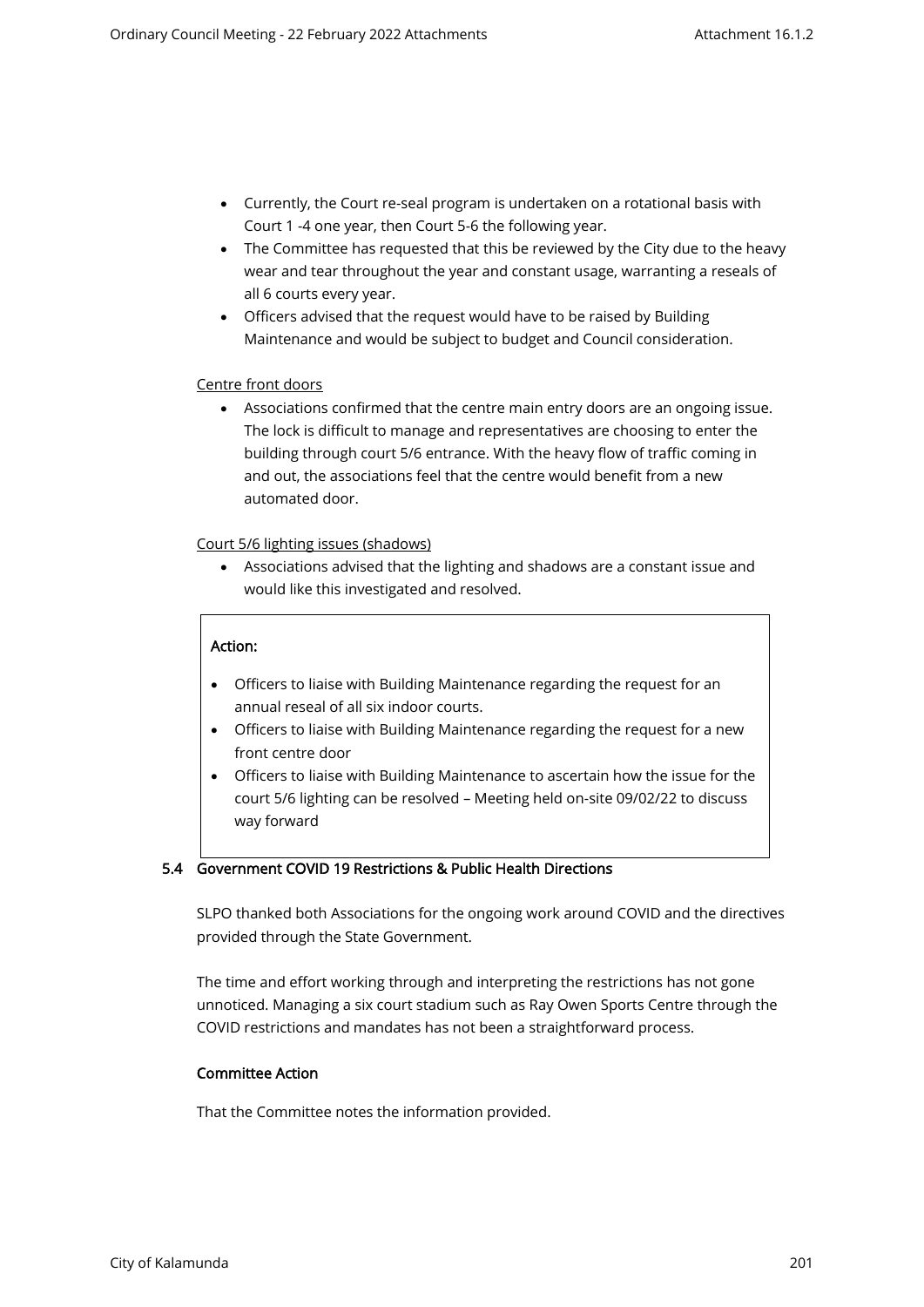## 6.0 Late Business with the Approval of the Presiding Member

#### KDNA

- Advised Committee that their competition starts in late April. KDNA are currently working with City's Booking Officer in regards to the use of Maida Vale Netball courts for training.
- KDNA and KDBA are working together to manage weekend time slots for games and training so that the centre can closes earlier

### Officers Comment

That the Committee notes the information provided.

#### 7.0 Date of Next Meeting

05 May 2022 at Ray Owen Sports Centre at 6.00pm.

#### 8.0 Closure

There being no further business, the Presiding Member declared the Meeting closed at 7.35pm.

I confirm these Minutes to be a true and accurate record of the proceedings of this Meeting.

Signed: \_\_\_\_\_\_\_\_\_\_\_\_\_\_\_\_\_\_\_\_\_\_\_\_\_\_\_\_\_\_\_\_

Presiding Member

Dated this \_\_\_\_\_\_\_\_\_\_\_\_\_\_\_\_ day of \_\_\_\_\_\_\_\_\_\_\_\_\_\_\_\_ 2022.